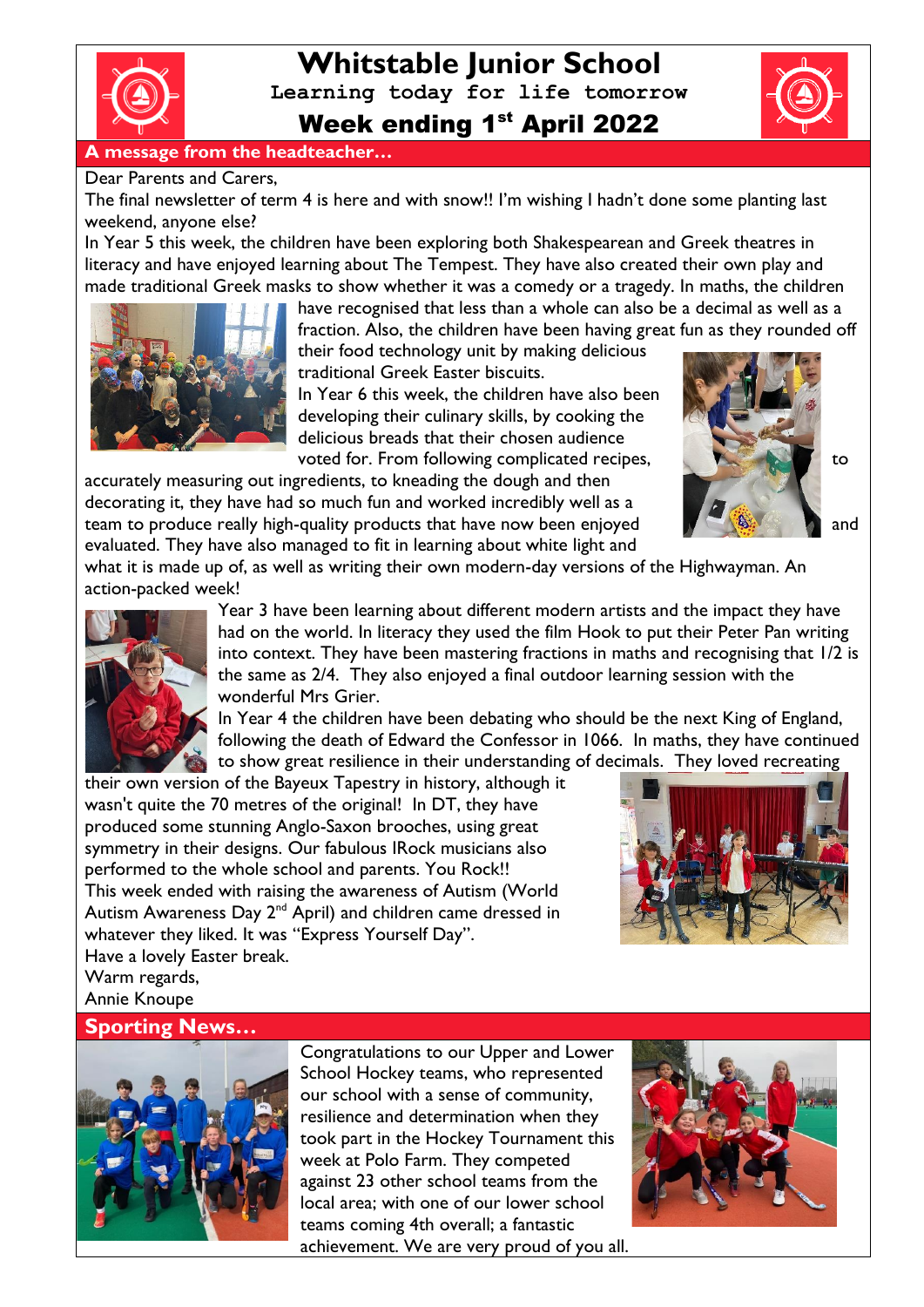### **WJS Playground Project…**

## **WJS Playground Project**

Please remember that any amount is warmly welcomed and if you think you may know someone who would like to support us, please do pass on our lustGiving link WIS Playground Project [JustGiving.](https://www.justgiving.com/crowdfunding/wjsplaygroundproject?utm_term=Egn8J7jwd)

**Headteacher Award…**

### **Headteacher Award- Isla in 6M**



This person literally fizzes with the urge to find out more. She has a million questions every day which lead us down magical pathways of discovery and has an intense desire to see fairness and respect for everyone, everywhere. A truly fascinating young lady who makes the world burn a little brighter for her presence. Well done Isla!

### **Royal Native Citizenship Award…**



Congratulations to all the children who received their RNCA bronze, silver, gold or pearl certificate today. Your examples of responsibility were fabulous. Alfie and Charlie Lau were awarded Outstanding Contribution to Society Certificates for their help collecting the donations for Ukraine.



### **Times Tables Rock Stars…**

**We have launched a new drive to get children logging on to TTRockstars!** 

Every week we celebrate the children's achievements. Take a look at the Hall of Fame below. But we want MORE children logging on and having fun practising those all-important tables which make all the difference in their maths lessons. We will have a display up in school and also children who can complete a tables quest in under 1 minute will earn themselves a Rock Hero Badge.

Finally, anyone who has been on TT Rockstars for 15/20 minutes every week for the rest of the term will get an extra playtime for all their hard work.